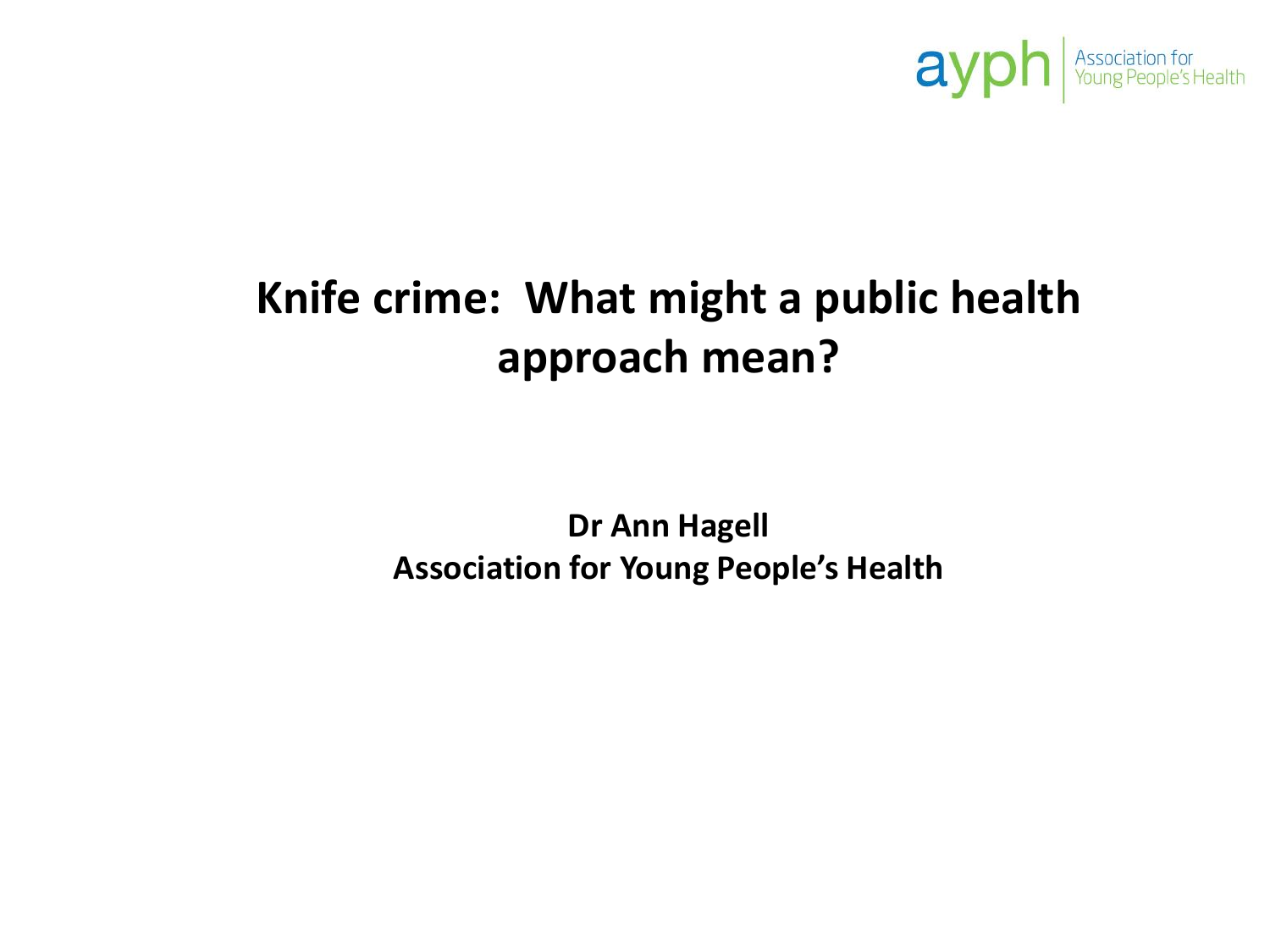

## **Public health approach:**

Emphasis on collective responsibility for health & major role of the state Focus on whole populations, not just high risk individuals Emphasis on prevention, "upstream" Concern for tackling underlying inequalities System wide, multidisciplinary approach – including business Commissioning looks beyond the service or sector Partnership with the population served Brave decisions, requiring long-term commitment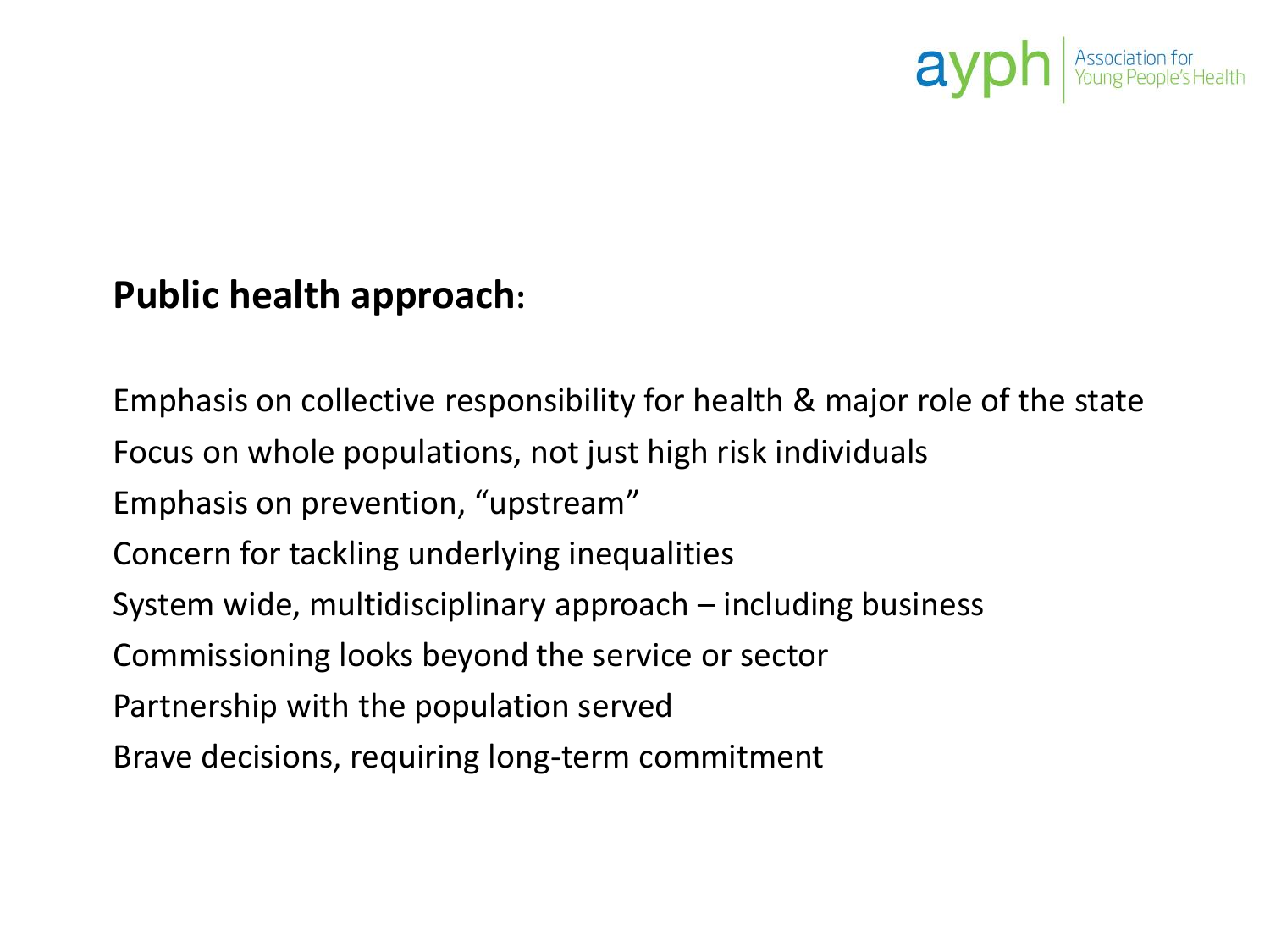### Association for<br>Young People's Health ay

## The Bell-Curve Shift in Populations

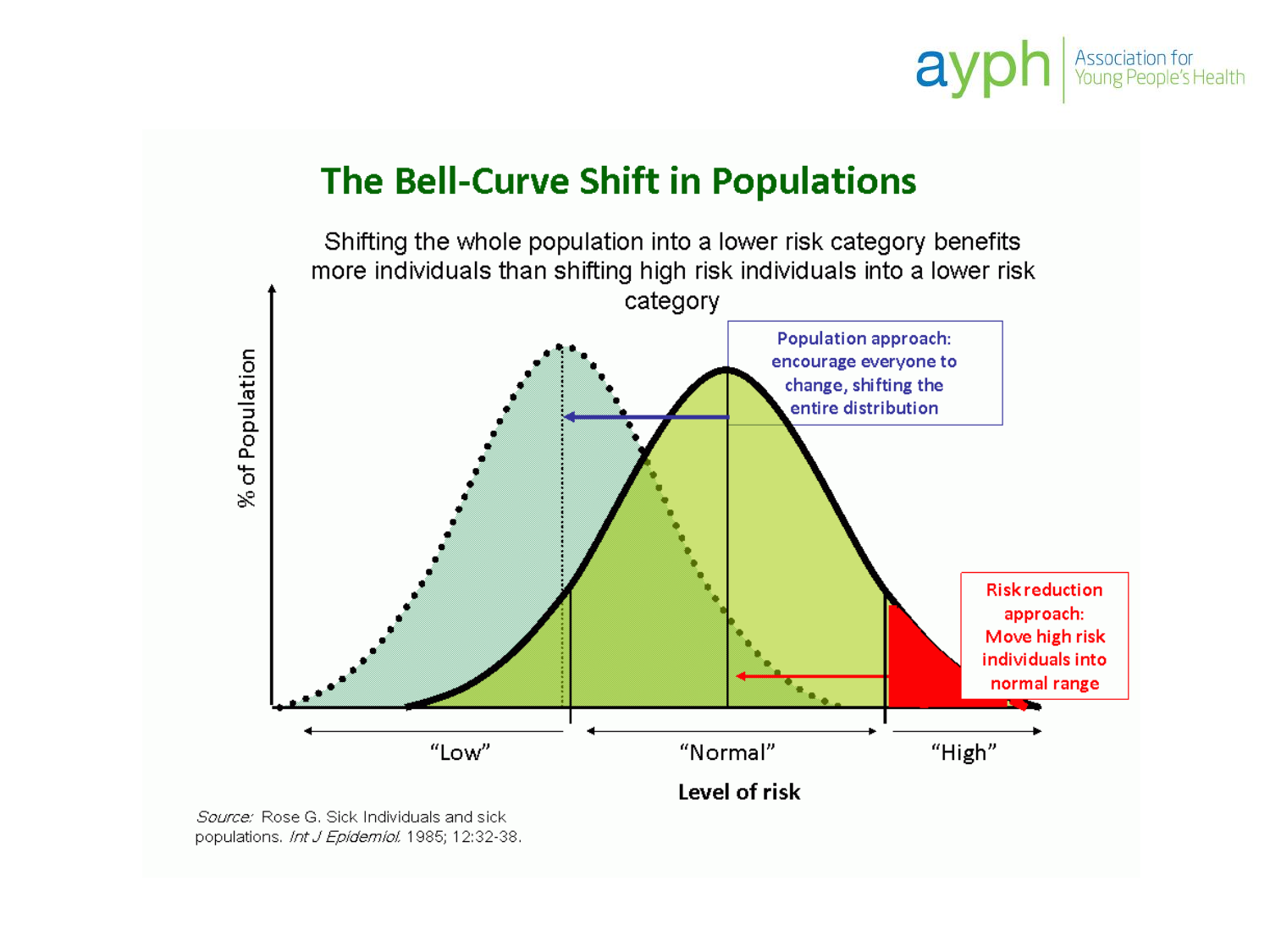

#### A century of growth

British males: Average height at age 21

Height cm



Source: Prof Tim Hatton et al, Oxford Economic Papers

## A picture of a population shift

And yet ..... 80% inheritable...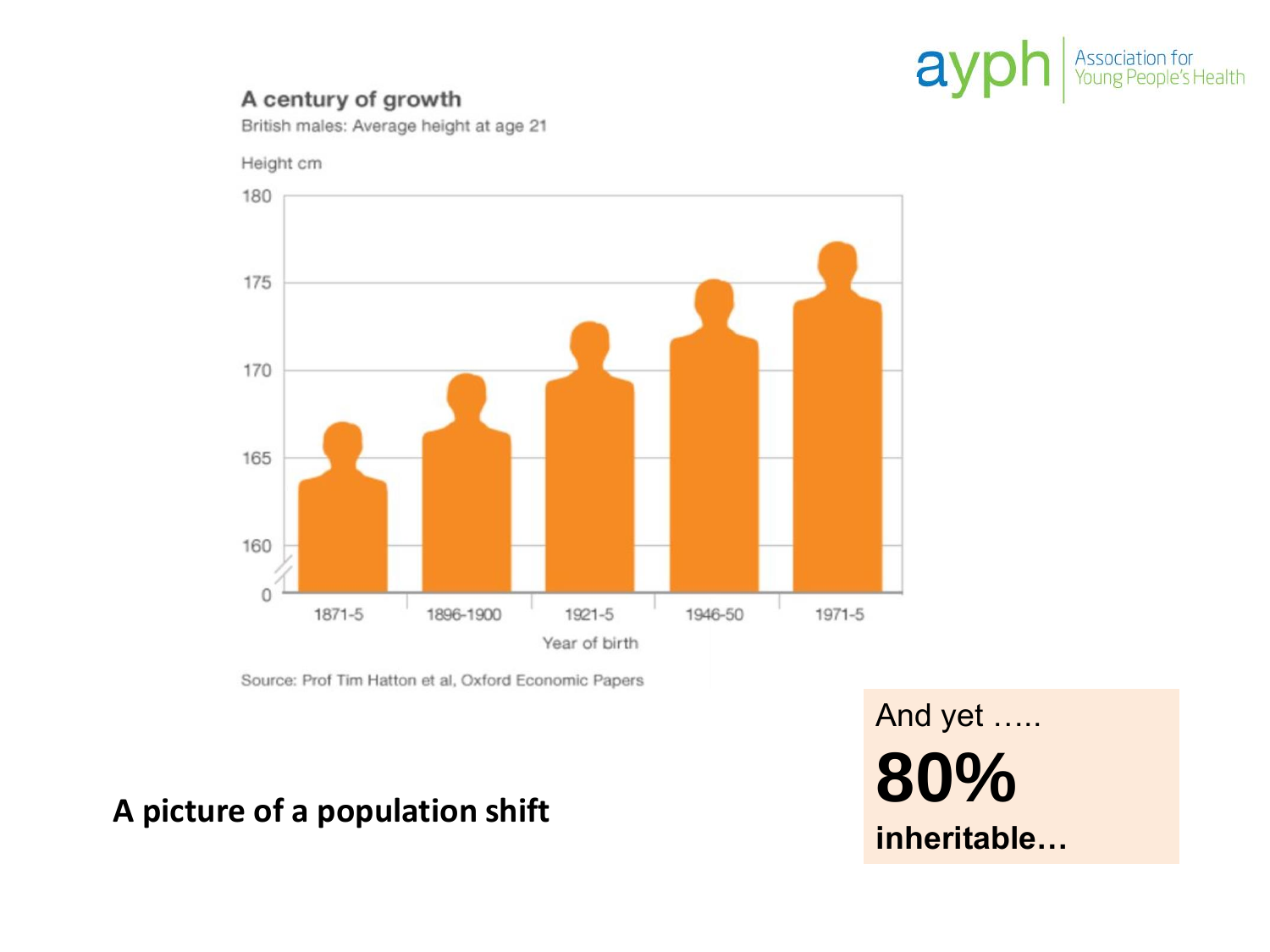## av **Have we clearly articulated the problem we want to solve?**

- The amount of knife crime in England and Wales is rising again (use)
- Too many young people carry knives (possession)
- All deaths from knife crime are rising (outcome)
- Knife deaths among those aged 10-24 are rising (outcome -specific age group)
- There's a rise in the number of children *under 18* receiving treatment for knife wounds (outcome - younger age group)
- There's a rise in the number of young people being *affected* by knife crime (broader impact - victims, perpetrators, witnesses)
- As documented in national statistics, self-reported crime, or hospital admissions?

# **And once we've got the question(s), are we** *really* **prepared to take a public health approach?**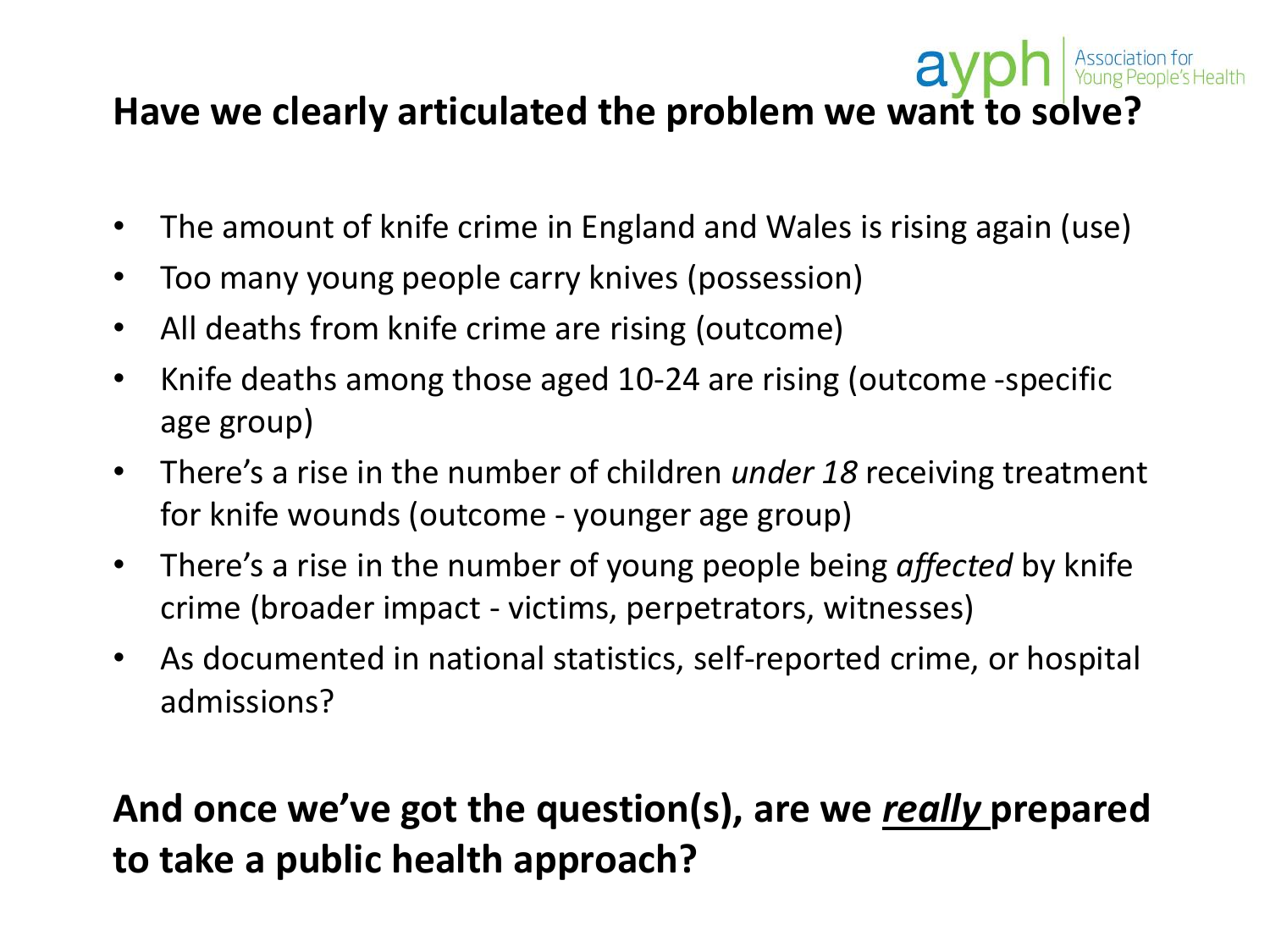# **If so, how?**

- **Primary prevention (control the causes of incidence, shift the distribution to the left):** 
	- Reduce ubiquity/access to weapons (laws, policing, screening)
	- Intervene with alcohol and drug misuse (Talk About Alcohol)
	- Raise awareness (No Knives Better Lives; Police Scotland Youth Volunteers; Medics against Violence)

 $a$ 

- Reduce vulnerability to getting involved, offer purposeful alternatives (sustainable training options; focused youth work)
- Control/shape (social) media reporting
- Tackle material deprivation/income inequality affecting youth
- Reduce trauma, victimisation, felt humiliation among young people
- **Secondary prevention (truncate the distribution):** 
	- Intervene with those already involved in risky lifestyles (Catch 22 gang exit programme; focussed deterrence)
	- Reduce school exclusions (IPPR's The Difference)
	- Focus some CAMHS work on hard-to-reach young men
- **Tertiary:** 
	- Recovery, rehabilitation (Redthread, Navigator…).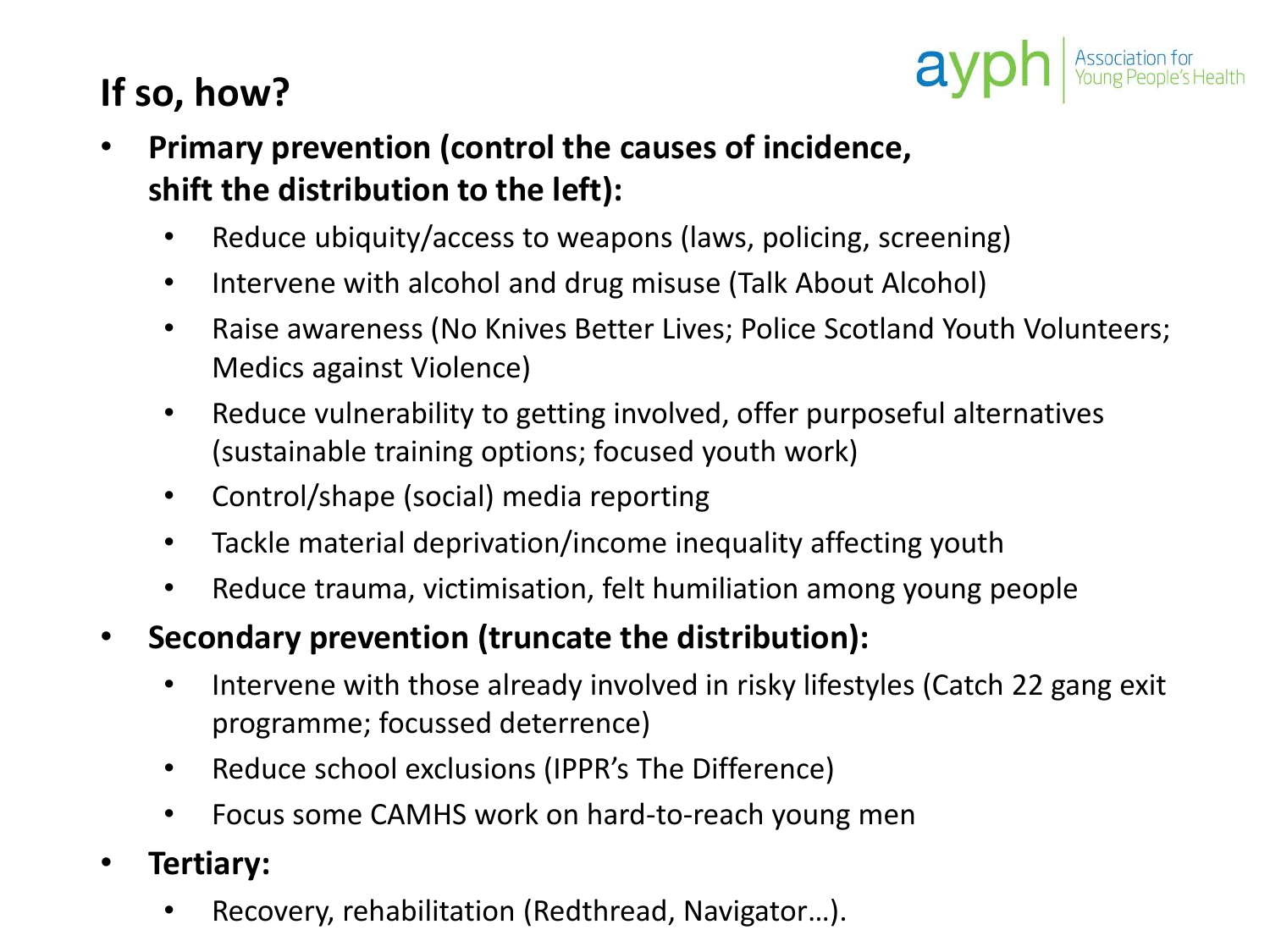### Association for<br>Young People's Health ay

## The Bell-Curve Shift in Populations



populations. Int J Epidemiol. 1985; 12:32-38.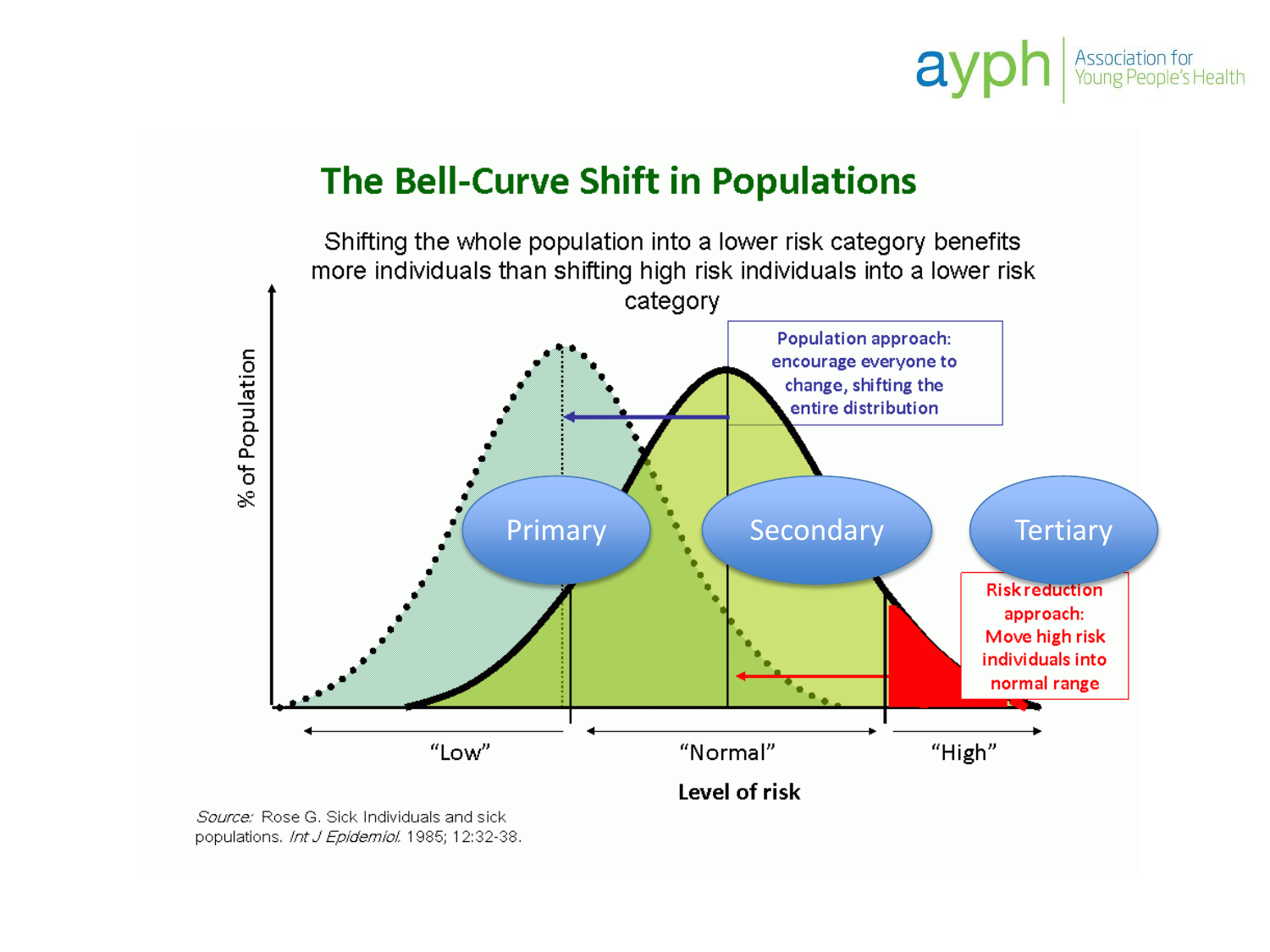# ay

# **Challenges of public health approach**

- It won't work if it is not funded (noting recent cuts)
- Giving too much responsibility for the cure (and failure) to certain practitioner groups, without following this with funding
- Attribution to gangs as an underlying cause, can take over the story
- Can seem deterministic not just this young person, but this whole area is to blame – potentially vilifies particular communities
- Reinventing the wheel when there's a lot of understanding & good work out there already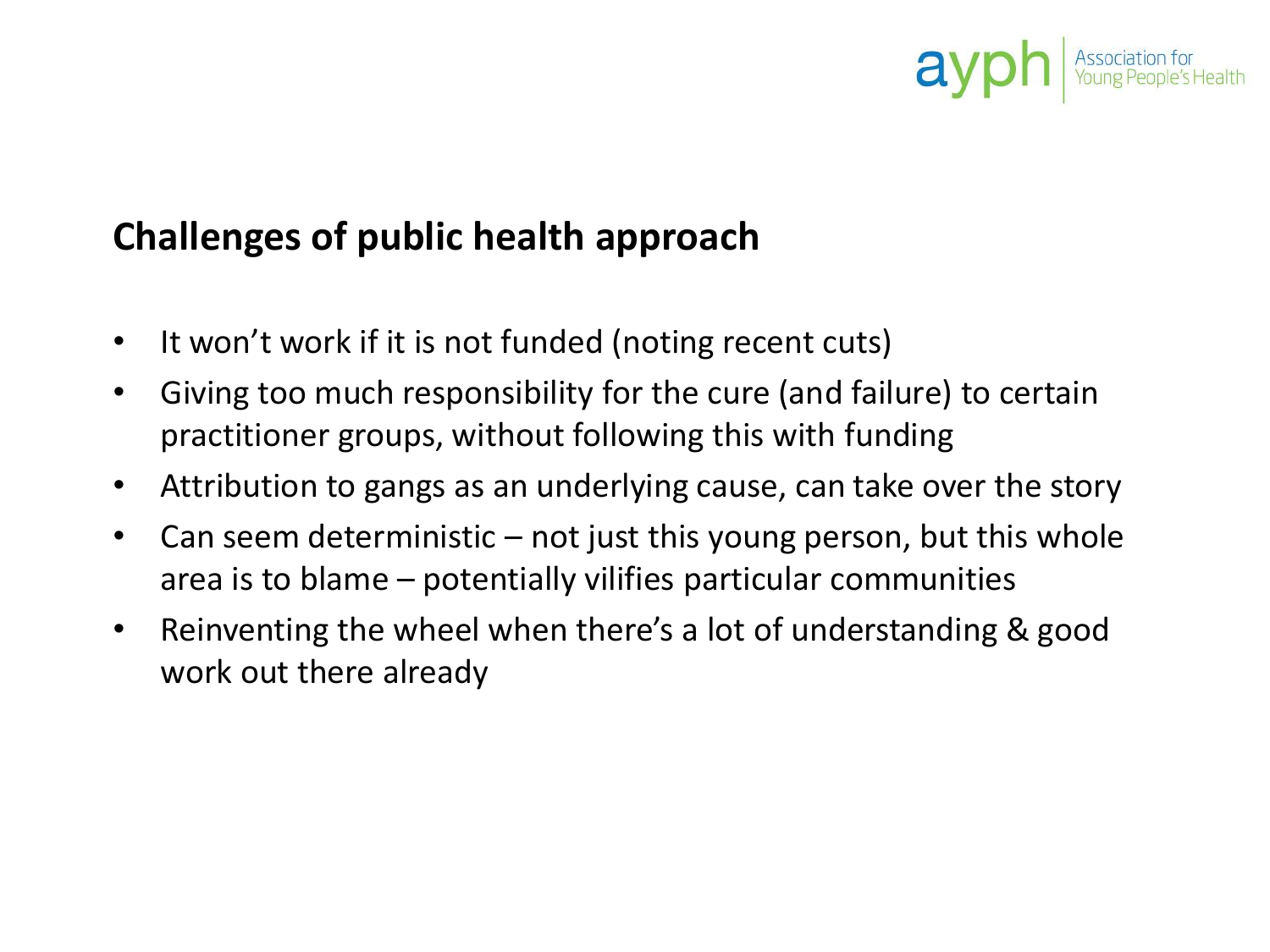

# ayph Association for

There is no pump